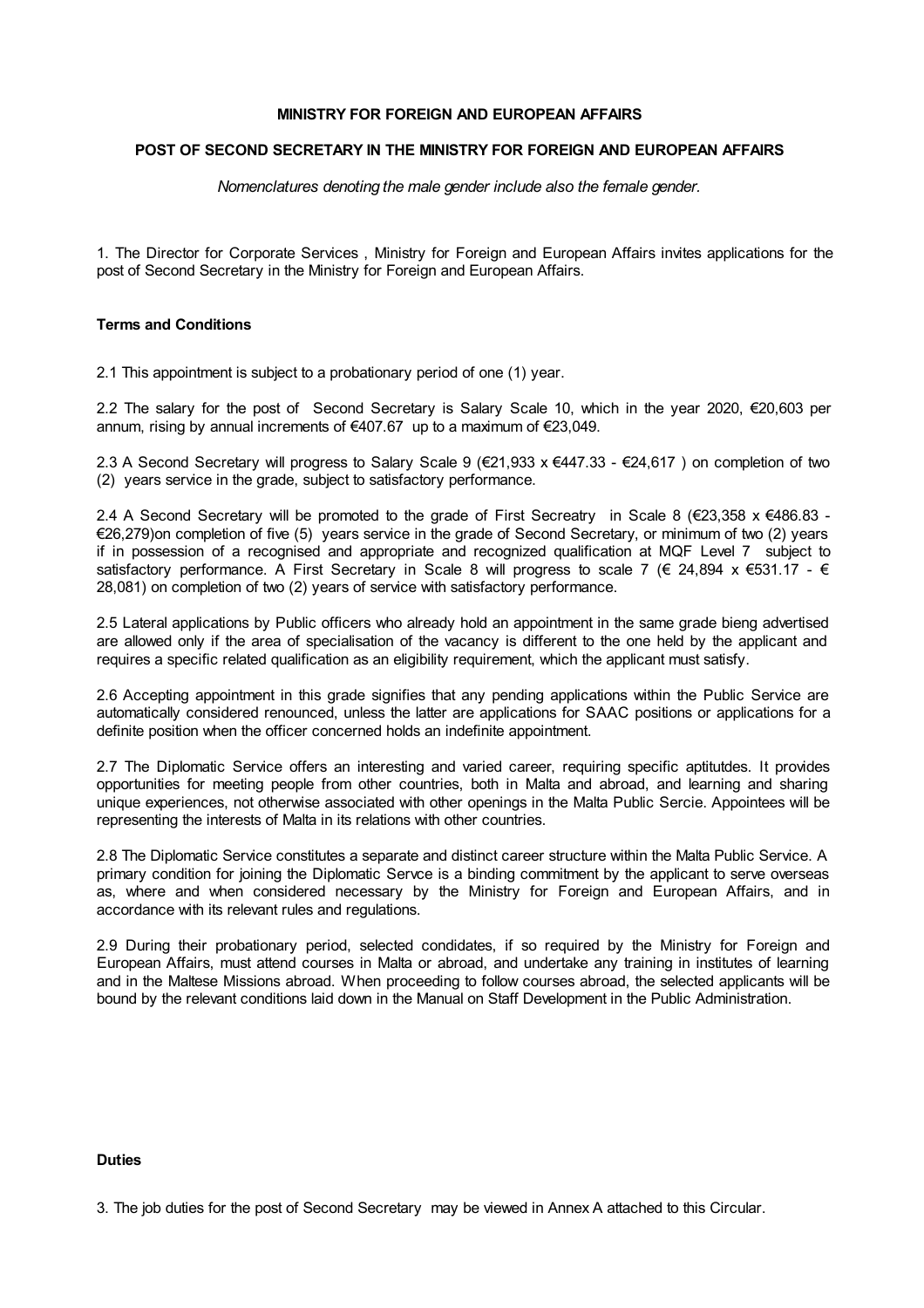#### **Eligibility Requirements**

- 4.1 By the closing time and date of this call for applications, applicants must be:
	- i. a. citizens of Malta; **or**
		- b. citizens of other Member States of the European Union who are entitled to equal treatment to Maltese citizens in matters of employment by virtue of EU legislation and treaty provisions dealing with the free movement of workers; **or**
		- c. citizens of any other country who are entitled to equal treatment to Maltese citizens in matters related to employment by virtue of the application to that country of EU legislation and treaty provisions dealing with the free movement of workers; **or**
		- d. any other persons who are entitled to equal treatment to Maltese citizens in matters related to employment in terms of the law or the above-mentioned EU legislation and treaty provisions, on account of their family relationship with persons mentioned in paragraph (a), (b) or (c); **or**
		- e. third country nationals who have been granted long-term resident status in Malta under regulation 4 of the "Status of Long-Term Residents (Third Country Nationals) Regulations, 2006" or who have been granted a residence permit under regulation 18(3) thereof, together with family members of such third country nationals who have been granted a residence permit under the "Family Reunification Regulations, 2007"; or
		- f. in possession of a residence document issued in terms of the "Residence Status of United Kingdom Nationals and their Family Members in Malta in accordance with the Agreement on the Withdrawal of the United Kingdom and Northern Ireland from the European Union and the European Atomic Energy Community Regulations".

The advice of the Department of Citizenship and Expatriate Affairs within the Identity Malta Agency should be sought as necessary in the interpretation of the above provisions.

The appointment of candidates referred to at (b), (c), (d) and (e) above would necessitate the issue of an employment licence in so far as this is required by the Immigration Act and subsidiary legislation. Jobsplus should be consulted as necessary on this issue.

ii. in possession of a recognized Bachelor`s Degree at MQF Level 6 (subject to a minimum of 180 ECTS/ECVET credits or equivalent\*) in Diplomatic Studies or International Relations or Mediterranean Studies or European Studies or Political Science.

\* In the absence of documentary evidence as to the ECTS/ECVET credits or other system of measuring the course content, the selection board is to evaluate the submitted programme of study and determine that it is comparable to 180 ECTS/ECVET credits. The advice of the MQRIC may be sought.

iii. in possession of `O` level / SEC passes at Grade C or above, or their equivalence, in at least one other language besides Maltese and English Language.

iv. Public Officers applying for this post must be confirmed in their current appointment.

4.2 Qualifications at a level higher than that specified above will be accepted for eligibility purposes, provided they meet any specified subject requirements. A Masters qualification at MQF Level 7, orequivalent, must comprise a minimum of 60 ECTS/ECVET credits or equivalent\*

\*In the absence of documentary evidence as to the ECTS/ECVET credits or other system of measuring the course content, the selection board is to evaluate the submitted programme of study and determine that it is comparable to 60 ECTS/ECVET credits. The advice of the MQRIC may be sought.

4.3 Moreover, candidates who have not yet formally obtained any of the above-mentioned qualifications will still be considered, provided that they submit evidence that they have been approved for the award of the qualifications in question, or successfully completed the necessary ECTS/ECVETS credits, or equivalent, taken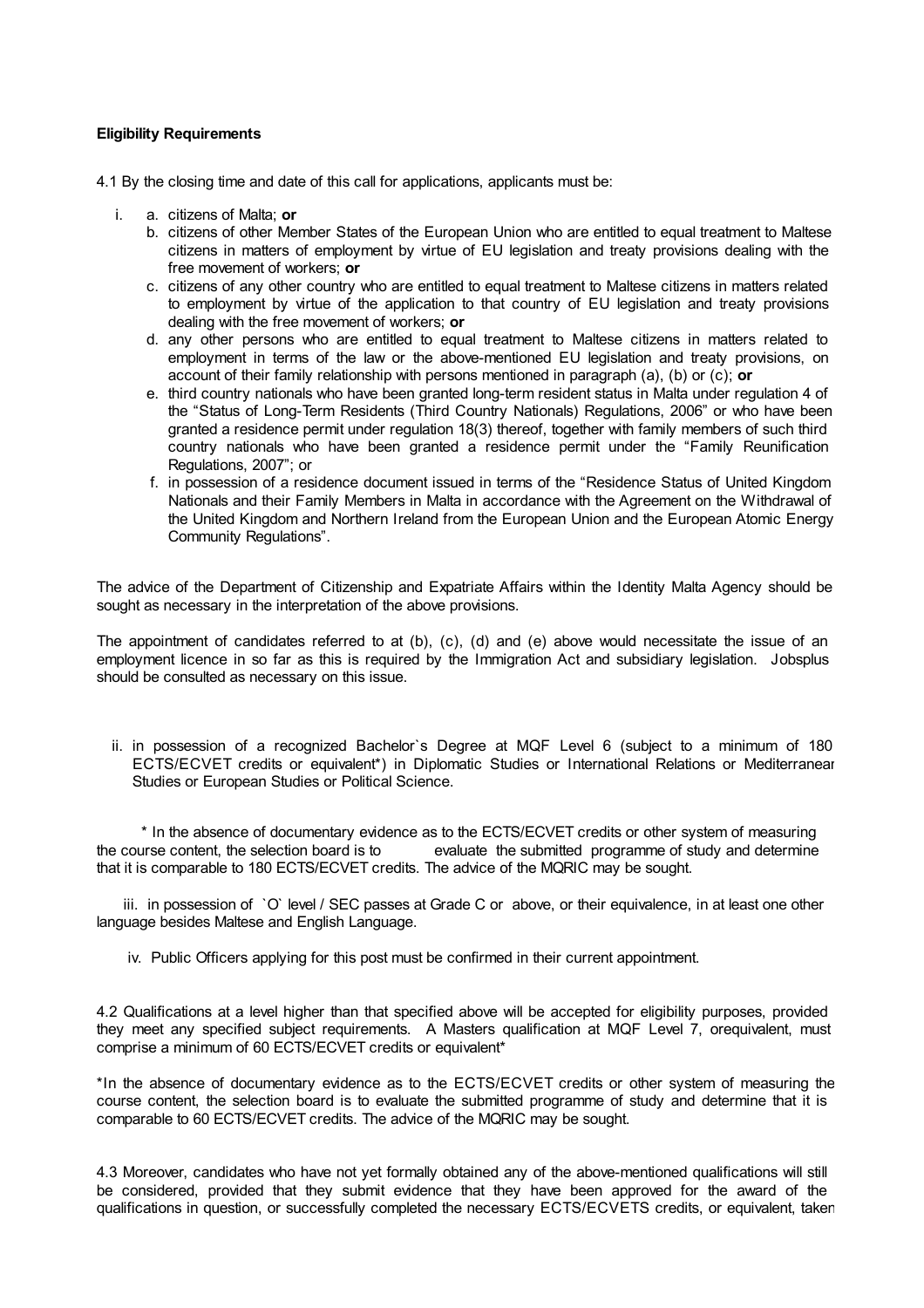as part of a recognized higher MQF level program of study, as required in the afore-mentioned eligibility criteria, by the closing time and date of the call for applications.

4.4 Public Officers holding a grade in a particular stream, and who were granted Officer in Scale status by virtue of a Grievances Unit decision in the same scale as that of a higher grade in that stream, are eligible to apply for grades open to officers holding such higher grade within the stream that carries the same scale as that of the Officer in Scale status.

The years of service since the effective date of appointment as Officer in Scale are reckonable for the purpose of satisfying any requisite years of service stipulated in calls for applications.

Any other eligibility requisites for the post must be met in terms of this call for applications.

4.5 Applicants must be of conduct which is appropriate to the post applied for (applicants who are already in the Malta Public Service must produce an updated Service and Leave Record Form (GP 47) issued not earlier than one (1) month from date of application; those applying from outside the Service must produce a Certificate of Conduct issued by the Police or other competent authority not earlier than one (1) month from the date of application and state whether they have ever been in Government Service, giving details).

4.6 Applicants must be eligible to take up their due appointment, in terms of 4.1 to 4.5 above, not only by the closing time and date of this call for applications but also on the date of appointment.

4.7 Prospective applicants should note the requirement to produce MQRIC recognition statements in respect of their qualifications from MQRIC, or other designated authorities, as applicable, as per provisions applicable to this call for applications (see link below).

### **Submission of Supporting Documents**

5.1 Qualifications and experience claimed must be supported by certificates and/or testimonials, copies of which are to be scanned and sent through the Recruitment Portal on <https://recruitment.gov.mt>.

5.2 Original certificates and/or testimonials are to be invariably produced for verification at the interview.

### **Selection Procedure**

6.1 The selection of candidates will be in two stages:

- Part I consists of two written papers and;
- Part II consists of an extended interview

The maximum mark obtainable in each of the written papers and in the interview is 200 marks.

(i) The written examination shall consist of two papers, each of a duration of 3 hours , with each paper carrying a maximum of 200 marks.

(a) Paper 1 - English (3 hours) - A set of multiple choice questions in International Relations and current affairs, a written speech for the Minister on a topic chosen by the examiners of 500-550 words and an argumentative essay of 600-650 words. ( Maximum 200 marks)

(b) Paper 2 - Maltese (3 hours) - Translation from English to Maltese, Precis - summary of an article/text in 150-180 words and drafting of a press release of 300 words. ( Maximum 200 marks)

The pass mark in each of the written papers is 50% but to be eligible for the extended interview a candidate must obtain an aggegate total of 60% of the marks in part 1.

(ii) The interview carries a total weight of 200 marks and shall consist of :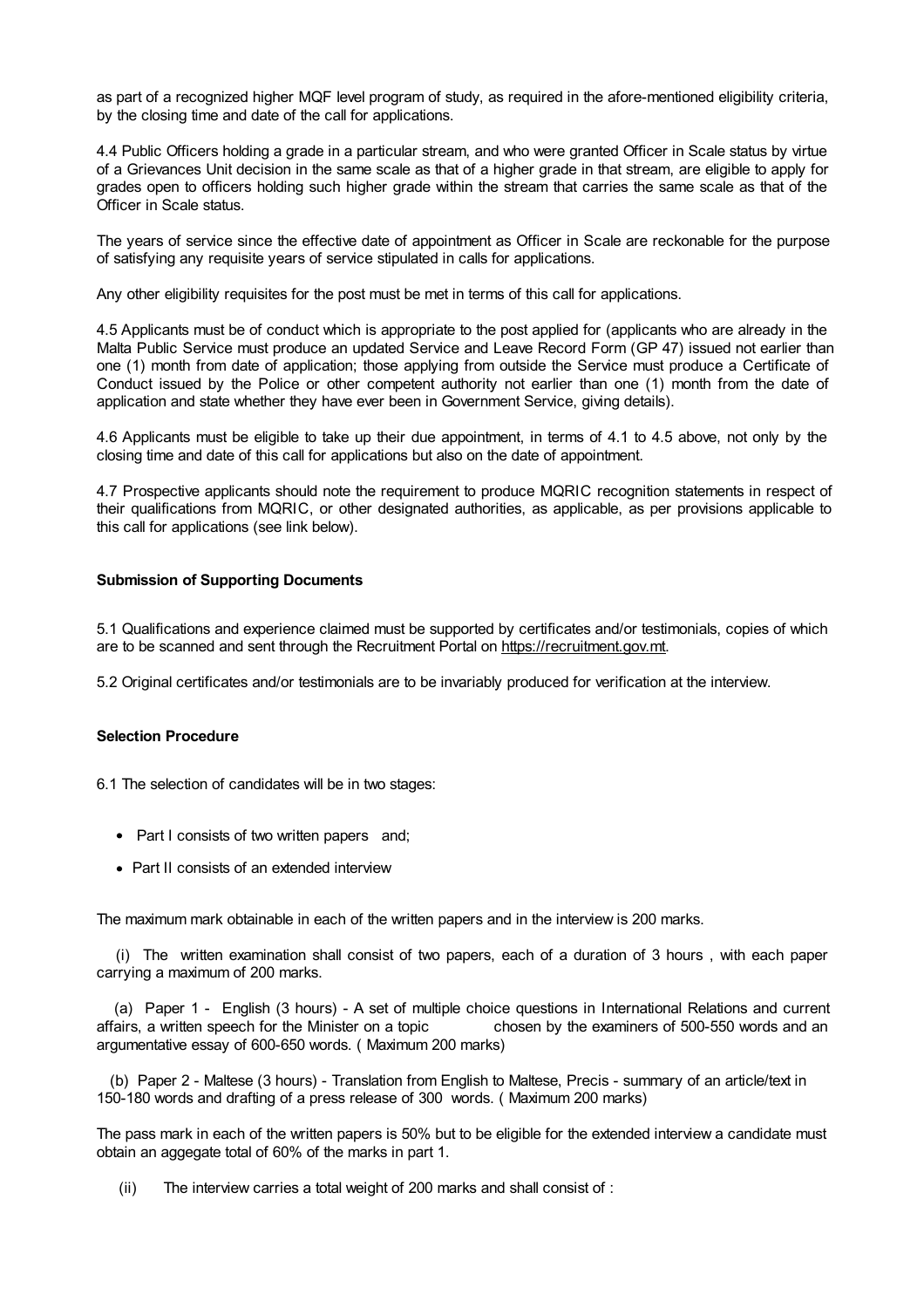(a) A group discussion - Candidates will be called up in small groups to particiapate ina group discussion on a particular topic selected at random in the presence of the group from a number of subjects prepared beforehand but sealed under confidential cover in separate envelopes. (Maximum 100 marks - Minimum 50 marks)

(b) Personal Interview - Candidates will be assessed on their aptitude towards a career in the diplomatic service. Furthermore, during the interview, the selection board will test proficiency in the foreign language indicated by the candidate as per paragraph 4.1(iii) (Maximum 100 marks - Minimum 50 marks)

For the guidance of candidates a copy of the syllabus is attached to this Circular at Annex B.

6.2 Due consideration will be given to applicants who, besides the requisites indicated in paragraphs 4.1 to 4.6, have proven relevant work experience .

6.3 The overall pass mark of the whole selection process has been established at 60% of the total marks, that is 360 marks out of a total of 600.The final order of merit of successful candidates will be determined by the total marks gained in Part I and Part II. In the case of candidates who obtain the same number of marks, precedence will be determined in accordance with the established procedures.

6.4 The result will remain valid for one year from the date of publication.

6.5 The written examination will be conducted by the Director, Examinations, and the Board of Local Public Examinations. The Board of Local Public Examinations will have the power to deal summarily with any candidate who, while the examination is in progress, is found guilty of misconduct or any breach of the instructions issued for the guidance of candidates.

6.6 The Board of Local Public Examinations reserves the right to annul the examination if any irregularity is detected in connection therewith. Such annulment may be in respect of the whole examination even if the detected irregularity is in respect of only one subject or a particular stage of the examination.

6.7 The Director (Examinations) will publish the result of the written examination which will be exhibited on the notice-board of the Department of Examinations, Floriana, and the Examinations Centre, Victoria, Gozo.

6.8 A notification of the publication of the result of the examination will appear on the website of the Examinations Department where it may be accessed on [www.exams.gov.mt](https://www.exams.gov.mt) and will also be sent via SMS alert to candidates who underwent assessment and who submitted a valid mobile phone number and an email address with their application.

6.9 Requests for revision of papers are to be submitted to the Director (Examination) within ten (10) working days from the date of the notification mentioned in paragraph 6.8 above.

6.10 After the publication of the result of the written examination, the candidates who successfully pass from both the English and Maltese language written examinations and obtained a minimum of 60% of the global mark, will be asked to attend for an interview which will be conducted by a Selection Board.

6.11 The final order of merit will be published by, and exhibited on the notice board of, the Ministry which is issuing the call for applications.

6.12 A notification of the issue of the final result will (i) appear on the website of the Ministry which is issuing the call for applications and (ii) be sent via SMS alert to candidates who underwent assessment and who submitted a valid mobile phone number and an email address with their application.

### **Submission of Applications**

7.1 Candidates are to apply through the Recruitment Portal of the Ministry for Education and Employment (https://edurecruitment.gov.mt/). Applications, together with (i) a detailed curriculum vitae (Europass format) showing qualifications and experience; (ii) a copy of their identity card; (iii) an up-to-date Service and Leave record form (GP47) in case of Public Officers; (iv) a Certificate of Conduct in case of non-Public Officers; (v) scanned copies of qualifications including transcripts where applicable and (vi) an examination fee of EUR 9.30 (non-refundable) are to be submitted online on (https://edurecruitment.gov.mt/) from **Friday, 22 January, 2021** till **17.15 hrs** (Central European Time) of **Friday, 5 February, 2021**.